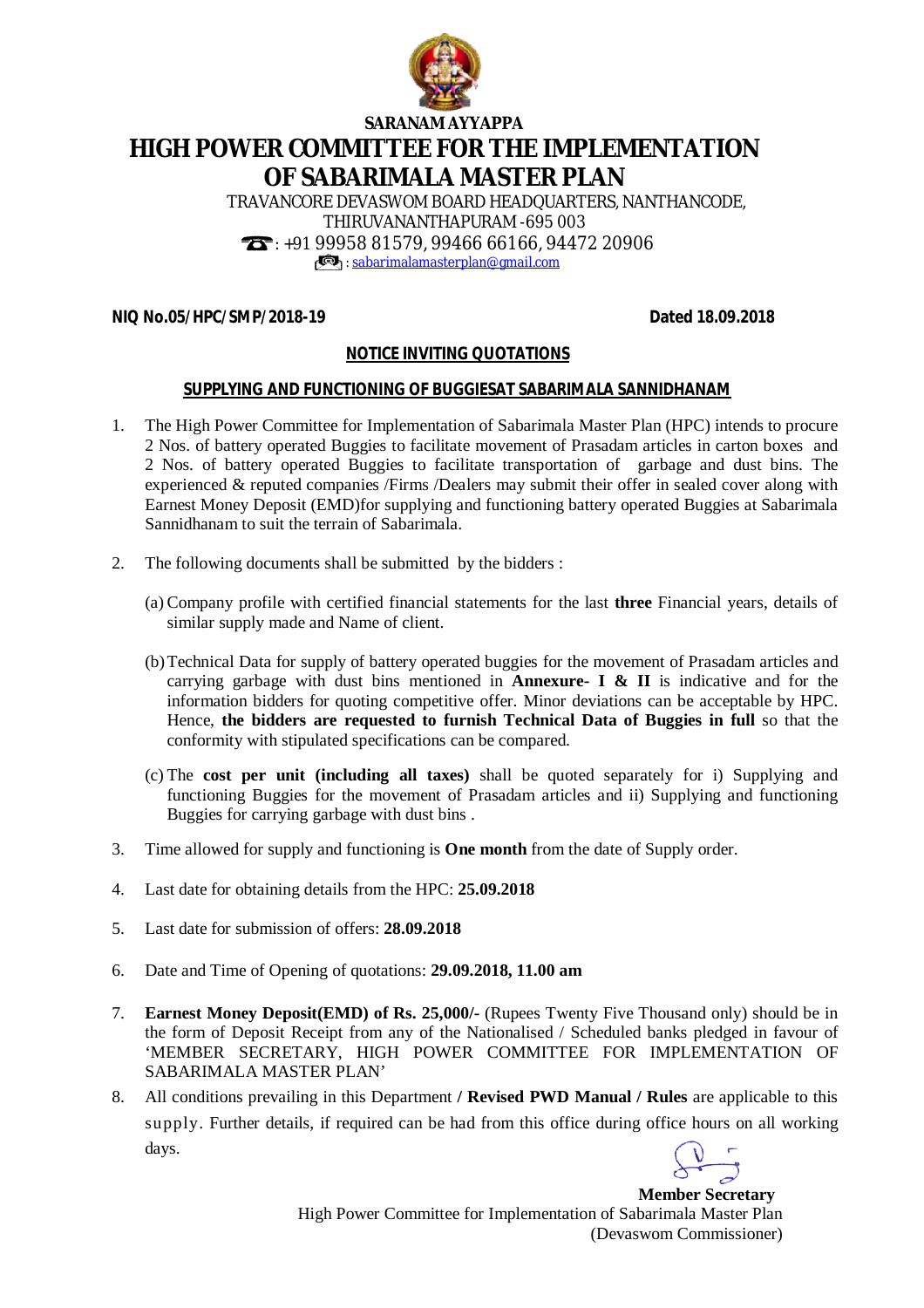## **ANNEXURE -I**

## **Buggy 1 – SRLPICKUP 3 (For the movement of Prasadam articles)**



| <b>Technical Data</b>   |                                                                                |
|-------------------------|--------------------------------------------------------------------------------|
| Homologation            | N1 truck for transportation of Prasadam articles                               |
|                         | Certificate no. e3*2007/46*0241*01                                             |
| Configuration           | 4 wheel                                                                        |
| <b>Drive</b>            | Rear wheel drive                                                               |
| <b>Power unit</b>       | 72 volt 300 amp AC controller                                                  |
|                         | 9Kw high frequency AC motor                                                    |
| <b>Speed</b>            | Maximum speed 40kph                                                            |
| <b>Maximum</b> gradient | 15%                                                                            |
| Payload capacity        | 800kg                                                                          |
| <b>Suspension</b>       | Independent wheel suspensions                                                  |
|                         | Front wheels: Mac Pherson with helical springs and hydraulic shock<br>absorber |
|                         | Rear wheels: leaf-spring with hydraulic shock absorber                         |

## **Dimensions and Characteristics**

| Length                         | 3890mm                                 |
|--------------------------------|----------------------------------------|
| Width                          | 1200mm                                 |
| Height                         | 1940mm (not including optional beacon) |
| Rear platform height           | 730mm                                  |
| <b>Wheelbase</b>               | 2070mm                                 |
| Weight (unladen)               | 1120kg                                 |
| <b>Weight (loaded GVW)</b>     | 2000kg                                 |
| <b>Frame structure</b>         | Corrosion proof solid steel            |
| <b>External turning radius</b> | 3970mm                                 |